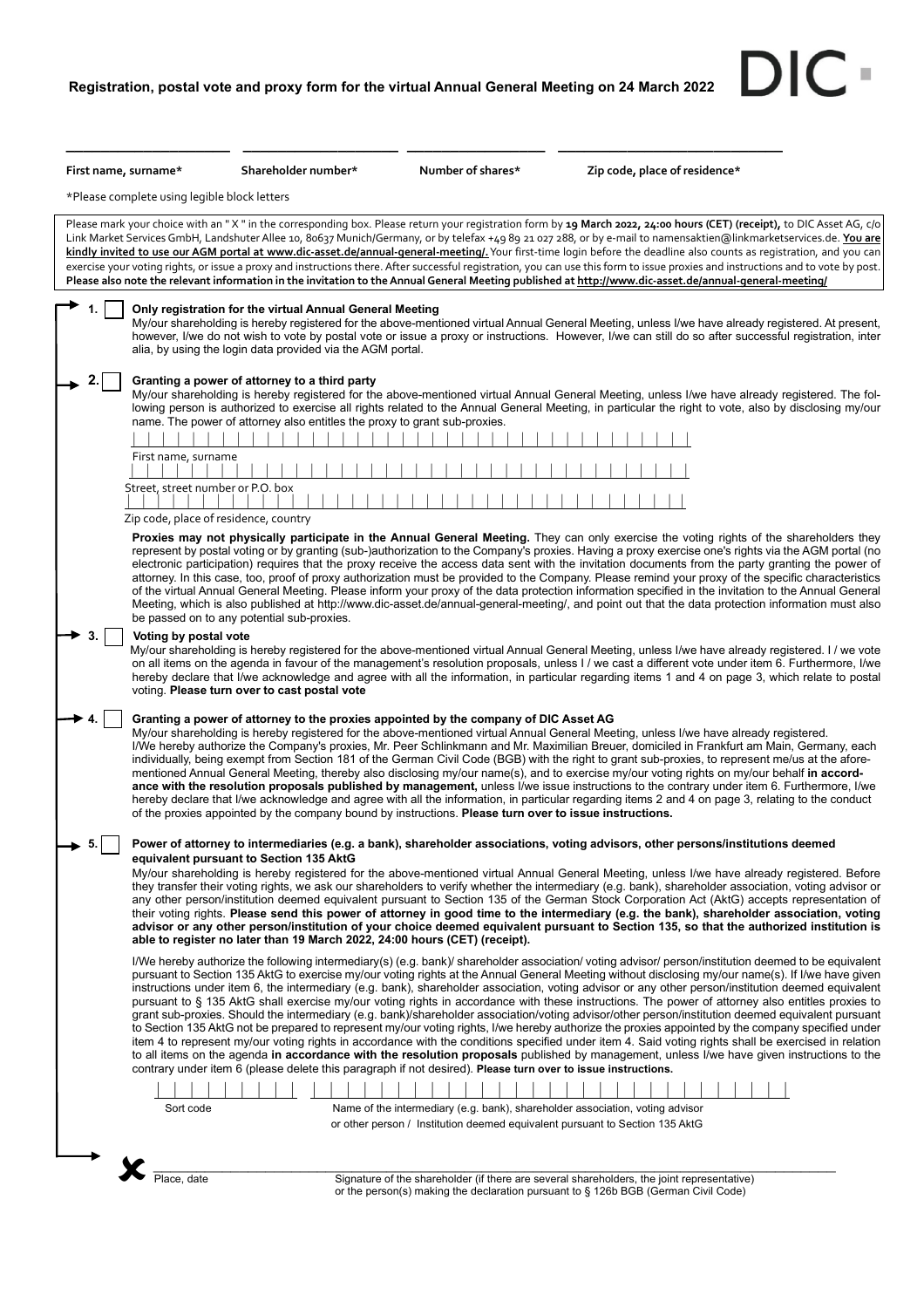**\_\_\_\_\_\_\_\_\_\_\_\_\_\_\_\_\_\_\_ \_\_\_\_\_\_\_\_\_\_\_\_\_\_\_\_\_\_ \_\_\_\_\_\_\_\_\_\_\_\_\_\_\_\_ \_\_\_\_\_\_\_\_\_\_\_\_\_\_\_\_\_\_\_\_\_\_\_\_\_\_** 

First name, surname\* Shareholder number\* Number of shares\* Zip code, place of residence\*

DIC

\*Please complete using legible block letters

## **6. Voting or instructions**

The following votes or instructions for exercising voting rights will **only be effective** if you vote by postal vote (item 3 of the form) or if you have issued a **valid power of attorney** to the voting proxies of DIC Asset AG or to an intermediary (for instance a bank), a shareholder association, a voting advisor or another person/institution deemed equivalent in accordance with Section 135 of the German Stock Corporation Act (AktG) under **item 4 or 5 of the form**. Your instructions refer to the resolutions proposed by management as published in the Federal Gazette.

# **Please vote according to the instructions below:**

| Agenda items                                                                                                                                                                                                                                                                                                                                                                                                                                              |                | <b>No</b> | Abstention |
|-----------------------------------------------------------------------------------------------------------------------------------------------------------------------------------------------------------------------------------------------------------------------------------------------------------------------------------------------------------------------------------------------------------------------------------------------------------|----------------|-----------|------------|
| Resolution on the appropriation of the balance sheet profit<br>2.                                                                                                                                                                                                                                                                                                                                                                                         |                | П         | П          |
| Resolution on the formal approval of the actions of the members of the Management Board for<br>$\mathsf{R}$<br>the financial year 2021                                                                                                                                                                                                                                                                                                                    |                | □         | П          |
| Resolution on the formal approval of the actions of the members of the Supervisory Board for the<br>4.<br>financial year 2021                                                                                                                                                                                                                                                                                                                             |                |           |            |
| 4,1. Chairman of the Supervisory Board, (Prof. Dr. Gerhard Schmidt)                                                                                                                                                                                                                                                                                                                                                                                       |                | $\Box$    | $\Box$     |
| 4,2. Remaining members of the Supervisory Board (without Prof. Dr. Gerhard Schmidt)                                                                                                                                                                                                                                                                                                                                                                       | □              | $\Box$    | П          |
| Election of the auditor and group auditor for the financial year 2022 and of the auditor for the au-<br>6.<br>dit review of the half-year financial report and a possible audit review of additional financial infor-<br>mation                                                                                                                                                                                                                           | $\Box$         | □         | П          |
| Elections to the Supervisory Board<br>7.                                                                                                                                                                                                                                                                                                                                                                                                                  | $\overline{a}$ |           |            |
| Prof. Dr. Gerhard Schmidt<br>7.1                                                                                                                                                                                                                                                                                                                                                                                                                          | □              | □         | □          |
| Mr. Eberhard Vetter<br>7.2                                                                                                                                                                                                                                                                                                                                                                                                                                | □              | $\Box$    | $\Box$     |
| Dr. Angela Geerling<br>7.3                                                                                                                                                                                                                                                                                                                                                                                                                                | $\Box$         | $\Box$    | $\Box$     |
| Resolution on the cancellation of the existing Authorized Capital 2021 and creation of a new Au-<br>8.<br>thorized Capital 2022 with the option to exclude subscription rights as well as the corresponding<br>amendment of the Articles of Association                                                                                                                                                                                                   | □              | □         | □          |
| Resolution on the cancellation of the existing authorization to issue convertible bonds and/or op-<br>9.<br>tion bonds, the creation of a new authorization to issue convertible bonds and/or option bonds<br>with the option to exclude subscription rights and the cancellation of the existing Conditional<br>Capital 2020 and the creation of a new Conditional Capital 2022 as well as the corresponding<br>amendment of the Articles of Association | □              | □         | П          |
| 10. Resolution on the cancellation of the existing authorization to acquire treasury shares and a new<br>authorization to acquire and use treasury shares as well as to exclude the tender right when ac-<br>quiring and the subscription right when using treasury shares                                                                                                                                                                                | □              | $\Box$    | □          |

If the company receives motions or election proposals from shareholders that require disclosure within the statutory period of time, these will be available on the Company's website. If you also wish to issue voting instructions with regard to any such motions or election proposals, please indicate the motion/election proposal you refer to (for example, by stating the name of the shareholder and a brief description of the motion or election proposal).

| Motions tabled by shareholders - if available |        | No | Abstention |
|-----------------------------------------------|--------|----|------------|
|                                               | –<br>ـ |    |            |
|                                               | –      |    |            |

## **Please note:**

Your custodian bank has registered you for entry in the share register based on the data printed on the front page. Please check this information. If the information provided is incorrect, please notify your change of address in writing to your respective main bank/custodian bank with a request to forward the information. DIC Asset AG has no impact on this information.